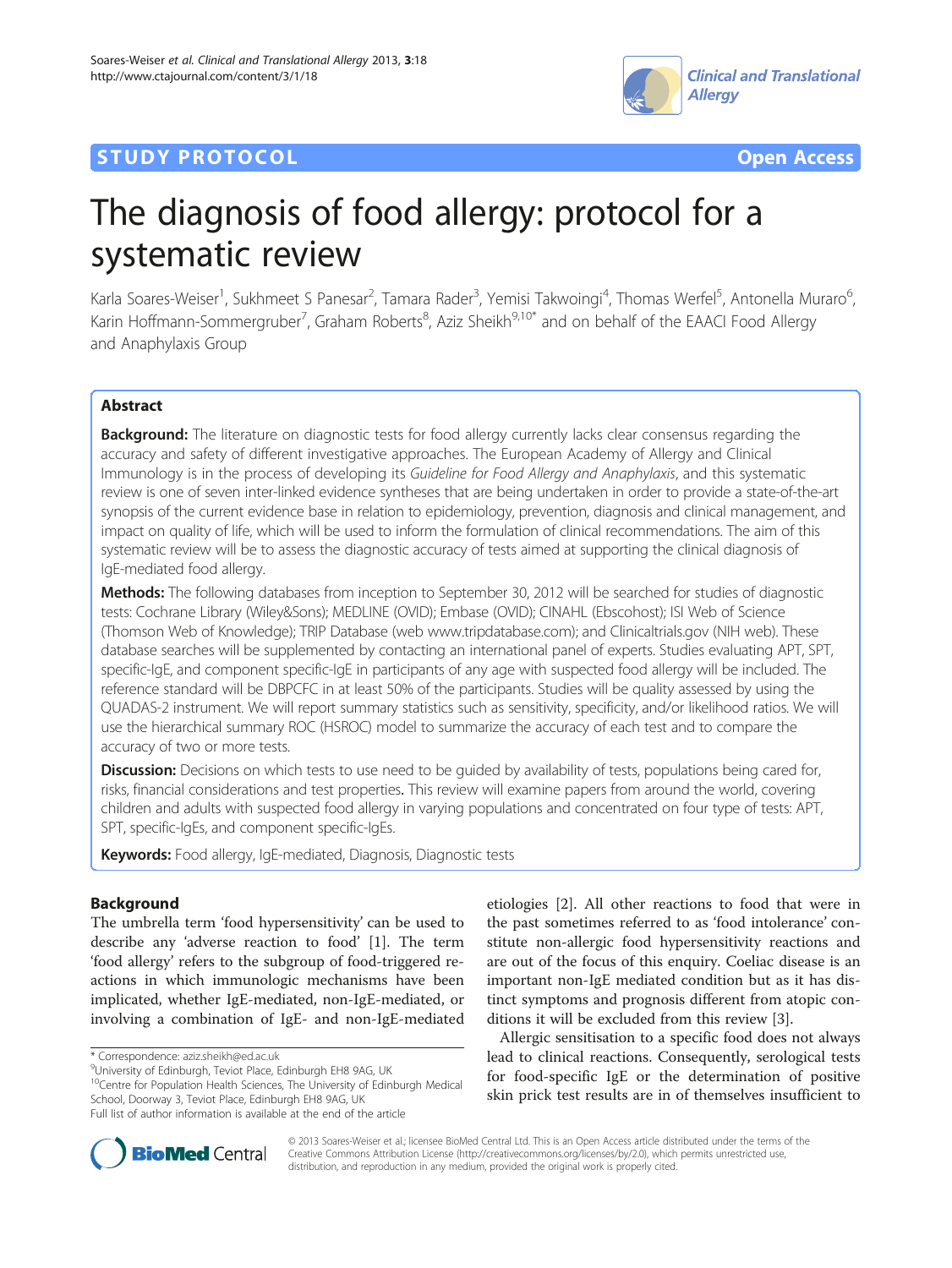<span id="page-1-0"></span>establish the diagnosis of IgE-mediated food allergy. Rather, there must also be evidence of the clinical expression of disease. These IgE-mediated reactions can have a number of clinical expressions, including angioedema, urticaria, atopic eczema/dermatitis, oral allergy syndrome and anaphylaxis. Non-IgE-mediated immunologic reactions result from activation of other immunologic pathways (e.g. T-cell mediated) and can manifest as atopic eczema/dermatitis, gastro-esophageal reflux disease, food protein-induced enterocolitis, proctocolitis, and enteropathy syndromes. The contemporary definition of food allergy thus includes several clinical entities with different pathophysiologies (see Table 1 below) resulting from exposure to different foods [[3\]](#page-4-0).

The first and most important step in the diagnosis of food allergy involves a full clinical history and clinical examination. Numerous diagnostic tests have been proposed as useful adjuncts in those with a suggestive clinical history. The most commonly studied are skin prick testing (SPT), serum food-specific IgE determinations and atopy patch testing (APT), although APT is not in widespread clinical use. The double-blind placebo controlled food challenge (DBPCFC) is usually considered the gold standard diagnostic test. Food challenge tests are however time-consuming and resource-intensive, particularly if undertaken in a double-blind manner. Other tests that have been investigated for diagnosing food allergy include histamine, tryptase and chymase assays [[2](#page-4-0)].

The literature on diagnostic tests for food allergy currently lacks clear consensus regarding the accuracy and

Table 1 Pathologies with respective disorders seen in food allergy

| Pathology                                                    | <b>Disorder</b>                                                      |
|--------------------------------------------------------------|----------------------------------------------------------------------|
| IgE-mediated<br>(acute-onset)                                | • Acute urticaria (weals, angioedema or both)                        |
|                                                              | • Contact urticaria                                                  |
|                                                              | • Atopic eczema/dermatitis                                           |
|                                                              | • Anaphylaxis                                                        |
|                                                              | • Food-associated, exercise-induced anaphylaxis                      |
|                                                              | • Oral allergy syndrome<br>(pollen-associated food allergy syndrome) |
|                                                              | • Immediate gastrointestinal hypersensitivity                        |
| Cell-mediated<br>(delayed onset/chronic)                     | • Atopic eczema/dermatitis                                           |
|                                                              | · Food protein-induced enterocolitis syndrome                        |
|                                                              | · Food protein-induced allergic proctocolitis                        |
|                                                              | • Allergic contact dermatitis                                        |
|                                                              | • Heiner syndrome                                                    |
| Combined IqE<br>and cell-mediated<br>(delayed onset/chronic) | • Atopic eczema/dermatitis                                           |
|                                                              | • Eosinophilic oesophagitis                                          |
|                                                              | • Eosinophilic gastroenteritis                                       |

safety of different investigative approaches. The European Academy of Allergy and Clinical Immunology (EAACI) is in the process of developing the EAACI Guideline for Food Allergy and Anaphylaxis, and this systematic review is one of seven inter-linked evidence syntheses that are being undertaken in order to provide a state-of-the-art synopsis of the current evidence base in relation to epidemiology, prevention, diagnosis and clinical management, and impact on quality of life, which will be used to inform the formulation of clinical recommendations.

#### Aims

The aim of this systematic review will be to assess the diagnostic accuracy of tests aimed at supporting the clinical diagnosis of IgE-mediated food allergy.

## **Methods**

#### Search strategy

A highly sensitive search strategy has been developed and validated study design filters will be applied to retrieve all articles pertaining to the diagnosis of food allergy from electronic bibliographic databases. We have conceptualised the search to incorporate three elements as shown in Figure [1:](#page-2-0) Conceptualisation of systematic review of diagnostic tests for food allergy.

To retrieve diagnostic studies, we will use the diagnosis filter developed at McMaster University Health Information Research Unit (HIRU) [[4](#page-4-0)].

We will search the following databases:

- Cochrane Library, including:
	- Cochrane Database of Systematic Reviews (CDSR)
	- Database of Reviews of Effectiveness (DARE)
	- CENTRAL (Trials)
	- Methods Studies
	- Health Technology Assessments (HTA)
	- Economic Evaluations Database (EED)
- MEDLINE (OVID)
- Embase (OVID)
- CINAHL (Ebscohost)
- ISI Web of Science (Thomson Web of Knowledge)
- TRIP Database (www.tripdatabase.com)
- Clinicaltrials.gov (NIH web)

The search strategy has been devised on OVID MEDLINE and then adapted for the other databases (see Additional file [1](#page-4-0): for full search strategies). In all cases, the databases will be searched from inception to 30 September 2012. All references will be imported into an EndNote Library and tagged with the name of the database. Additional references will be located through searching the references cited by the identified studies, and unpublished work and research in progress will be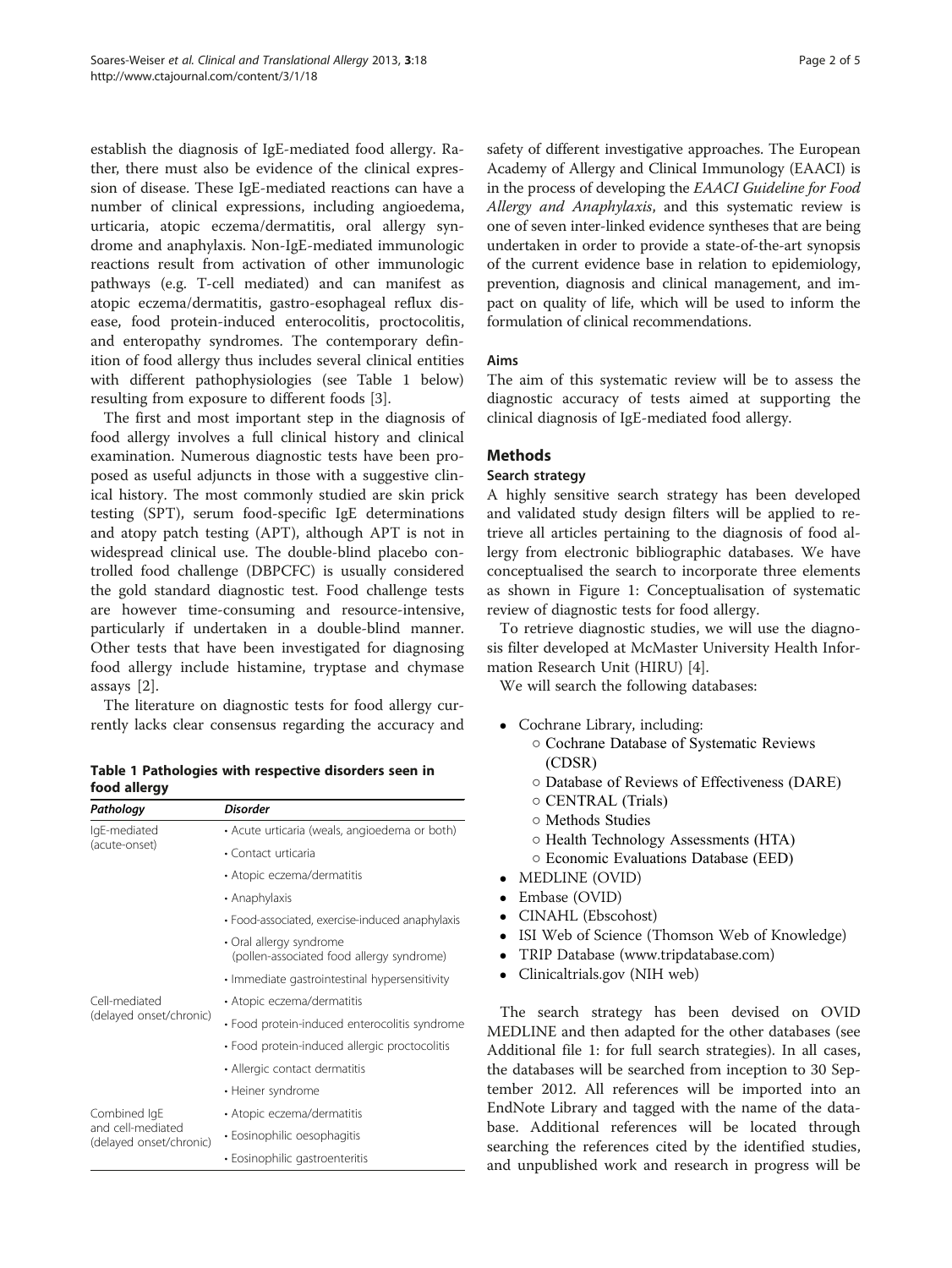<span id="page-2-0"></span>

identified through discussion with experts in the field. We will invite experts who are active in the field from a range of disciplines and locations to comment on our search strategy and the list of included studies. There are no language restrictions and, where possible, all literature will be translated.

## Inclusion criteria

- Study design:
	- The studies of diagnostic tests must have sufficient data to calculate sensitivity, specificity, and negative and positive predictive values.
	- Studies with prospective, cross-sectional or retrospective design will be included. The studies must have a defined study population, and specify the recruitment method, either consecutive or random sampling of participants. Where the recruitment method is not clearly reported, we will include such studies and assess their influence on test performance through undertaking sensitivity analyses.
- Types of participants:
	- Any age (children and adults) presenting with suspected food allergy.
- Target conditions:
	- Studies examining the diagnostic accuracy of tests for IgE-mediated food allergies (see Table [1\)](#page-1-0), against any type of food will be included.
- Index tests: We will document the tests that have been studied, but will focus in our analysis on:
	- For IgE-mediated food allergy:
	- APT
	- SPT
	- Specific-IgE
	- Component specific-IgE
- Reference standard:
	- The reference standard will be the DBPCFC, which is considered the gold standard for diagnosing food allergy. Where studies used either theDBPCFC or an open food challenge (OFC), these will be included if more than 50% of the participants received DBPCFC.

## Exclusion criteria

- Study design:
	- Reviews, discussion papers, non-research letters and editorials
	- Qualitative studies
	- Case studies, case series
	- Animal studies
- Types of participants:
	- Studies will be excluded if the patients were selected based on having a positive food allergy test result (index test or reference standard).
- Analysis:
	- We will conduct a per patient analyses, hence the studies will be excluded if only per challenge results are reported.

### Study selection

The titles will be checked independently by two reviewers according to the above selection criteria and categorised as: included, excluded or unsure. For those papers in the unsure category, we will retrieve the abstract and re-evaluate using the same categorisation. Any discrepancies will be resolved by consensus and, if necessary, a third reviewer will be consulted. Full text copies of potentially relevant studies will be obtained and their eligibility for inclusion will be independently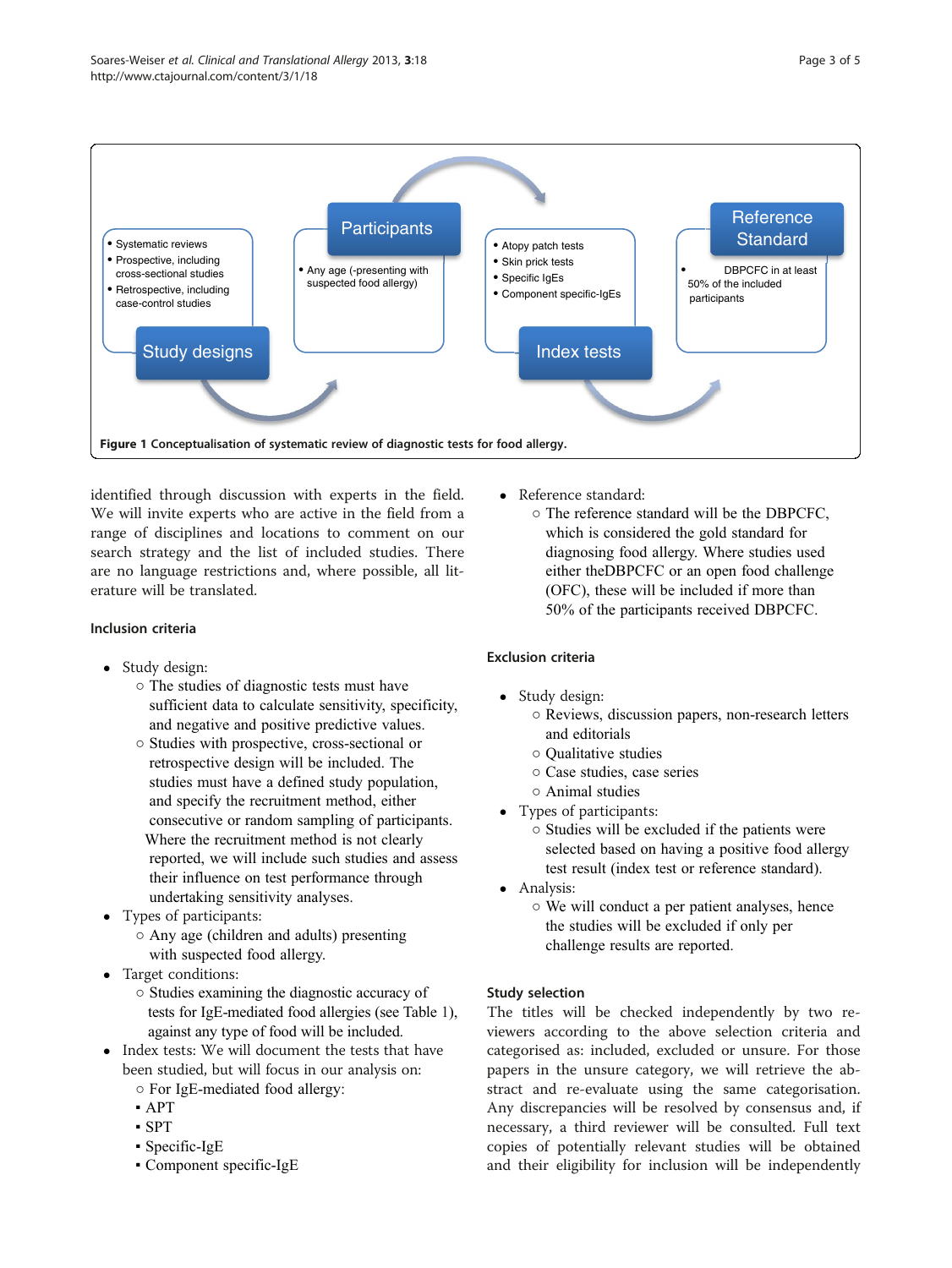assessed. Studies that do not fulfil all of the inclusion criteria will be excluded.

#### Data extraction and management

Data will be independently extracted onto a customised form by two reviewers, and any discrepancies will be resolved by discussion or, if agreement cannot be reached, by arbitration by a third reviewer.

Study characteristics will be collected and the number of true positives (TP), true negatives (TN), false positives (FP), and false negatives (FN) will be recorded for constructing a 2x2 table for each study. If the 2x2 data are not available, attempts will be made to derive them from reported summary statistics such as sensitivity, specificity and/or likelihood ratios.

## Quality assessment strategy

Quality assessments will be performed using the QUADAS-2 tool [\[5](#page-4-0)]. Each study will be independently assessed by two reviewers. Any discrepancies will be resolved by discussion or, if agreement cannot be reached, by arbitration by a third reviewer.

We will assess the quality of evidence for diagnosis, rating the evidence for each test as:

- High: Further research is very unlikely to change our confidence in the estimates of test performance.
- Moderate: Further research is likely to have an important impact on our confidence in the estimates of test performance and may change the estimates.
- Low: Further research is very likely to have an important impact on our confidence in the estimates of test performance and is likely to change the estimates.

### Data analysis and synthesis

We will examine test accuracy according to food allergy type, food allergen studied and food allergy test type. Preliminary exploratory analyses will be conducted for each test by plotting estimates of sensitivity and specificity from each study on forest plots and in receiver operating characteristic (ROC) space. These analyses will enable visual assessment of the variation between studies, and will also facilitate subgroup analyses for exploring the effect of certain characteristics on test performance.

Because we anticipate that the cut-offs used to define test positivity may vary between studies of some tests, where appropriate, we will use the hierarchical summary ROC (HSROC) model [[6,7\]](#page-4-0) to summarise the accuracy of each test and to compare the accuracy of two or more tests. The HSROC model accounts for within study variability, and unexplained differences between studies through the inclusion of random effects. The model uses study-specific estimates of the true positive rate

(sensitivity) and the false positive rate (1 - specificity) to estimate a SROC curve. If all the parameters of the HSROC model cannot be reliably estimated due to a limited number of studies, we will simplify the model by assuming a symmetrical shape for the curve. Where studies have used a common or similar cut-off, we will use parameter estimates from the models to compute summary sensitivities and specificities with 95% confidence regions.

For making comparisons between tests, we will initially include all studies in the analysis (indirect comparison). Subsequently, if data are available, we will restrict the analyses to only studies that have compared tests in the same population, either within patients or between randomised groups (direct comparison). Such analyses are likely to produce results not confounded by differences in study or patient characteristics.

To investigate heterogeneity, the following covariates will be added to the HSROC model to assess the association of study and patient characteristics with test performance: country, different cut-offs for the index test and whether all participants received the reference standard. Sensitivity analyses will be used to explore the effect of potentially influential studies and study quality. Preliminary analyses will be done using RevewManager 5.2 (The Nordic Cochrane Centre, The Cochrane Collaboration, 2012), and the HSROC model will be fitted using the NLMIXED procedure in the SAS software (version 9.2; SAS Institute, Cary, NC). We will calculate summary ROC curves by transforming sensitivity and specificity pairs (weighted by sample size) using logistic transforms and regressing logit sensitivities on logit specificities. Summary ROC curves will be calculated by back transforming predicted values from these regression models. We will calculate the 95% confidence interval (CI) for the summary ROC curves by re-estimating the curves on bootstrap samples.These analyses will be performed with Stata version 10.0 (StataCorp LP, College Station, Texas). A narrative synthesis of the data will also be undertaken.

### Reporting

This review has been registered with the International Prospective Register of Systematic Reviews (PROSPERO) and has the registration number CRD42013003707 allocated to it. The Preferred Reporting Items for Systematic Reviews and Meta-Analyses (PRISMA) checklist will be used to guide the reporting of the systematic review [[8\]](#page-4-0).

### **Discussion**

Our review will concentrate on four type of tests: APT, SPT, specific-IgEs, and component specific-IgEs. The decision on which tests to use in clinical practice need to be made on a range of considerations, these including